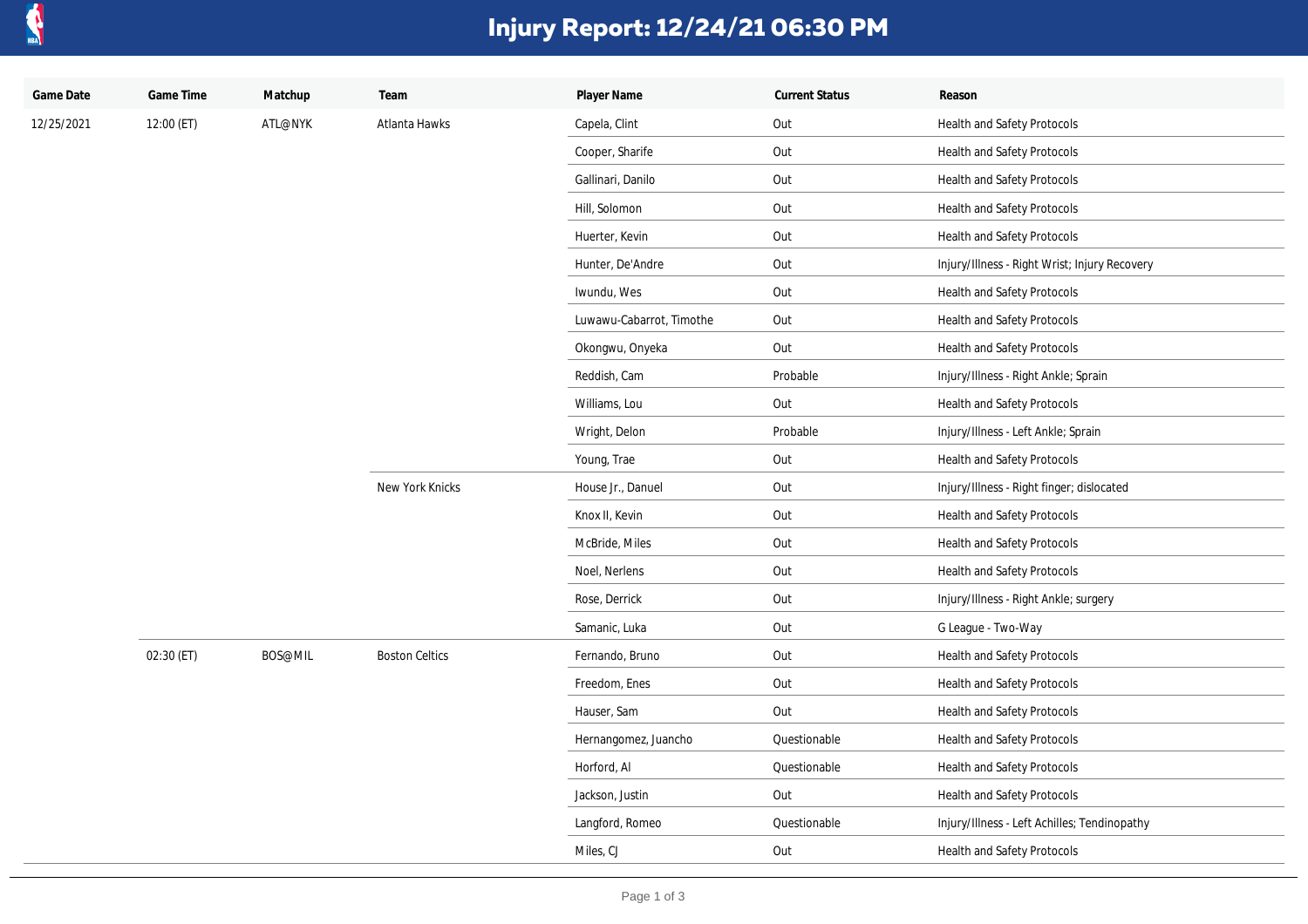

## **Injury Report: 12/24/21 06:30 PM**

| Game Date | Game Time  | Matchup        | Team                         | Player Name        | <b>Current Status</b> | Reason                                                  |
|-----------|------------|----------------|------------------------------|--------------------|-----------------------|---------------------------------------------------------|
|           |            |                |                              | Nesmith, Aaron     | Out                   | Health and Safety Protocols                             |
|           |            |                |                              | Parker, Jabari     | Questionable          | Health and Safety Protocols                             |
|           |            |                |                              | Richardson, Josh   | Out                   | Health and Safety Protocols                             |
|           |            |                |                              | Smart, Marcus      | Questionable          | Injury/Illness - Left Hip; Contusion                    |
|           |            |                |                              | Thomas, Brodric    | Questionable          | Health and Safety Protocols                             |
|           |            |                |                              | Williams, Grant    | Out                   | Health and Safety Protocols                             |
|           |            |                | Milwaukee Bucks              | DiVincenzo, Donte  | Questionable          | Health and Safety Protocols                             |
|           |            |                |                              | Lopez, Brook       | Out                   | Injury/Illness - Back; Surgery                          |
|           | 05:00 (ET) | GSW@PHX        | <b>Golden State Warriors</b> | Iquodala, Andre    | Questionable          | Injury/Illness - Right Knee; Soreness                   |
|           |            |                |                              | Lee, Damion        | Out                   | Health and Safety Protocols                             |
|           |            |                |                              | Moody, Moses       | Out                   | Health and Safety Protocols                             |
|           |            |                |                              | Poole, Jordan      | Out                   | Health and Safety Protocols                             |
|           |            |                |                              | Thompson, Klay     | Out                   | Injury/Illness - Right Achilles Tendon; Injury Recovery |
|           |            |                |                              | Wiggins, Andrew    | Out                   | Health and Safety Protocols                             |
|           |            |                |                              | Wiseman, James     | Out                   | Injury/Illness - Right Knee; Injury Recovery            |
|           |            |                | Phoenix Suns                 | Kaminsky, Frank    | Out                   | Injury/Illness - Right Knee; Stress reaction            |
|           |            |                |                              | Nader, Abdel       | Out                   | Injury/Illness - Right Knee; Injury management          |
|           |            |                |                              | Saric, Dario       | Out                   | Injury/Illness - Right Acl; Tear                        |
|           | 08:00 (ET) | <b>BKN@LAL</b> | <b>Brooklyn Nets</b>         | Aldridge, LaMarcus | Out                   | Health and Safety Protocols                             |
|           |            |                |                              | Duke Jr., David    | Out                   | Health and Safety Protocols                             |
|           |            |                |                              | Durant, Kevin      | Out                   | Health and Safety Protocols                             |
|           |            |                |                              | Edwards, Kessler   | Out                   | Health and Safety Protocols                             |
|           |            |                |                              | Harris, Joe        | Out                   | Injury/Illness - Left Ankle; Surgery                    |
|           |            |                |                              | Irving, Kyrie      | Out                   | Health and Safety Protocols                             |
|           |            |                |                              | Sharpe, Day'Ron    | Out                   | Health and Safety Protocols                             |
|           |            |                |                              | Thomas, Cam        | Out                   | Health and Safety Protocols                             |
|           |            |                | Los Angeles Lakers           | Ariza, Trevor      | Out                   | Health and Safety Protocols                             |
|           |            |                |                              |                    |                       |                                                         |